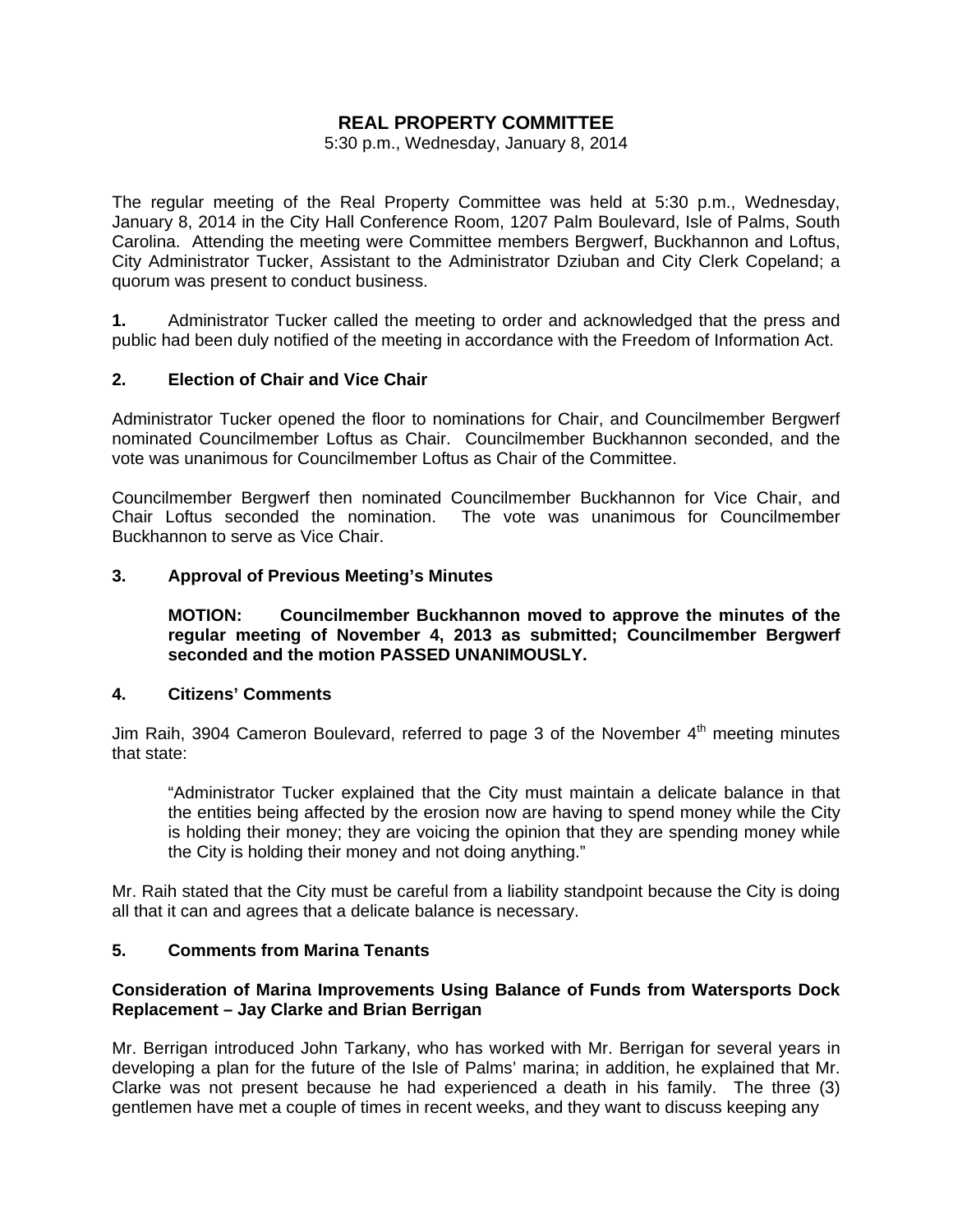balance remaining from the funds budgeted for the TidalWave dock replacement dedicated for use at the marina and their not being absorbed back into the City's funds. In an effort to make that happen, they have a couple of ideas to present to the Committee for which those funds could be used.

At this time, Mr. Tarkany produced a conceptual drawing of an enhanced entry and re-developed area forward to the TidalWave Watersports location. The drawing shows organized parking for both vehicles and boat trailers, as well as landscaping and new lighting. Mr. Tarkany, Mr. Berrigan and Mr. Clarke believe that this work would not only improve the aesthetics, but also enhance all the businesses at the marina. Mr. Tarkany noted that this plan could be Phase I of the future marina enhancement plan as work is done to have a more organized layout for the marina with a sustainable design; this project would also be a step toward meeting clean marina standards.

Mr. Berrigan stated that this was one (1) of several plans that they discussed and are bringing it forward because this project would require the least amount of permitting and gives visitors a good first impression of the marina.

Chair Loftus asked what would be done with the dumpsters that are in the area now and how would Tidal Wave be accommodated since they use parts of the area for storage and staging. The number of parking spaces would be increased and provides for better utilization of the space dedicated to employee parking.

Councilmember Bergwerf asked where employees would be relegated to park. Mr. Berrigan responded that the majority of the Morgan Creek employees park off-site in season.

Mr. Berrigan repeated that the goal is to keep the funds budgeted for the Tidal Wave dock committed to the marina; he would like to meet with all of the marina tenants to arrive at a plan that they and the Committee will agree upon.

Administrator Tucker clarified that the funds budgeted for the watersports dock were not from the General Fund, but were from the marina fund and State ATAX funds; money from the marina fund would return to the marina fund, but State ATAX funds could revert back if not carried forward into the new fiscal year.

The Administrator cautioned that the City has not bid or gone to construction on the Tidal Wave dock renovations; therefore, discussions for the use of any leftover funds are premature. Administrator Tucker added that, as will be discussed later in the meeting, there are issues with the electrical at the Tidal Wave dock, which may adversely affect the project.

Councilmember Buckhannon related that he, too, has heard comments from both residents and marina tenants that something needs to be done to improve the entrance to the marina. He also commented that the City is well-aware of the fact that a marina enhancement project will have to be accomplished in phases, and stated that he likes the concept as presented and the idea of moving forward with improvements to the marina.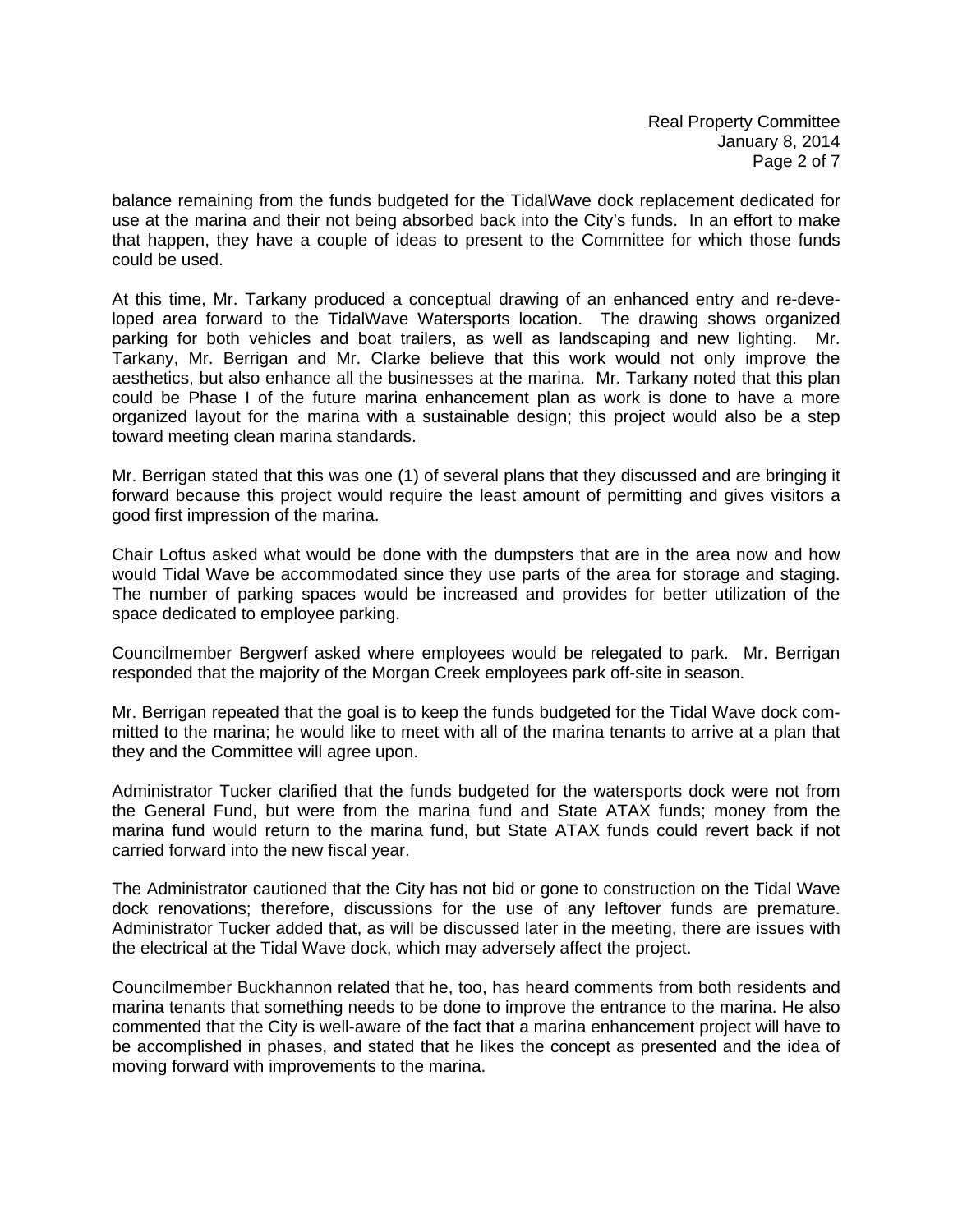Mr. Tarkany stated that he thought this phase would cost in the neighborhood of two hundred fifty thousand dollars (\$250,000). He added that he would like to be involved in any lighting changes that will accompany the Tidal Wave dock rehabilitation; he noted that lighting technology has taken giants steps in providing better lighting for less money.

Chair Loftus summarized that the Committee appreciated that this was one of multiple ideas and that the tenants needed to work together on a plan that would benefit all, and he cautioned that they needed to be mindful of the specific needs of each tenant, the placement of the dumpsters and recycling containers and the lighting needs. The Chair assured Mr. Berrigan that the Committee supported the efforts being put forth for improving the marina, but the Committee would prefer to have a specific plan with cost estimates.

Chair Loftus asked Mr. Tarkany how many phases he thought would be required to complete an overall marina enhancement project; Mr. Tarkany responded that, depending on funds, he thought the project could be completed in three to five (3-5) years.

## **6. Old Business**

# **A. Update on Repairs to Piling and Finger Pier**

Administrator Tucker reported that the repairs had been completed and that the City has received the insurance reimbursement from the party that damaged them.

# **B. Update on Tidal Waver Dock Rehabilitation**

The Committee welcomed John Shaffer of Ocean and Coastal Consultants; by way of an update, he reported that the bid package addressed the safety issues, primarily the replacement of the handrail, some corrections to a few structural deficiencies beneath the pier and re-doing the electrical system. Mr. Shaffer stated that the pier needs electric service; when he began to work toward a solution with SCE&G on a re-do, there was not a solution with which Administrator Tucker was ready to move forward. In order to get the repair project moving, the decision was made to separate the marine construction from the electrical work, and the RFB was advertised yesterday.

Original cost estimates for the electrical upgrades was around fifteen thousand dollars (\$15,000) which included two hundred (200) amp service. Administrator Tucker stated that the proposals from SCE&G had too many poles for a site that is congested already, and their recommenddations would not be consistent with Mr. Tarkany's conceptual plans – to take those plans into consideration, the new line needs to be run underground.

Chair Loftus recalled that the City has matching funds from SCE&G to put lines underground and asked if they could be used here. Administrator Tucker stated that was the reason that the electrical was taken out of the RFB; she did not want the structural repairs to be held up while the City was working through the details with SCE&G, which is the next step.

Mr. Tarkany stated that he would like to work with Mr. Shaffer on the lighting fixtures to ensure that what is done now can be incorporated into any future lighting plan for the marina site.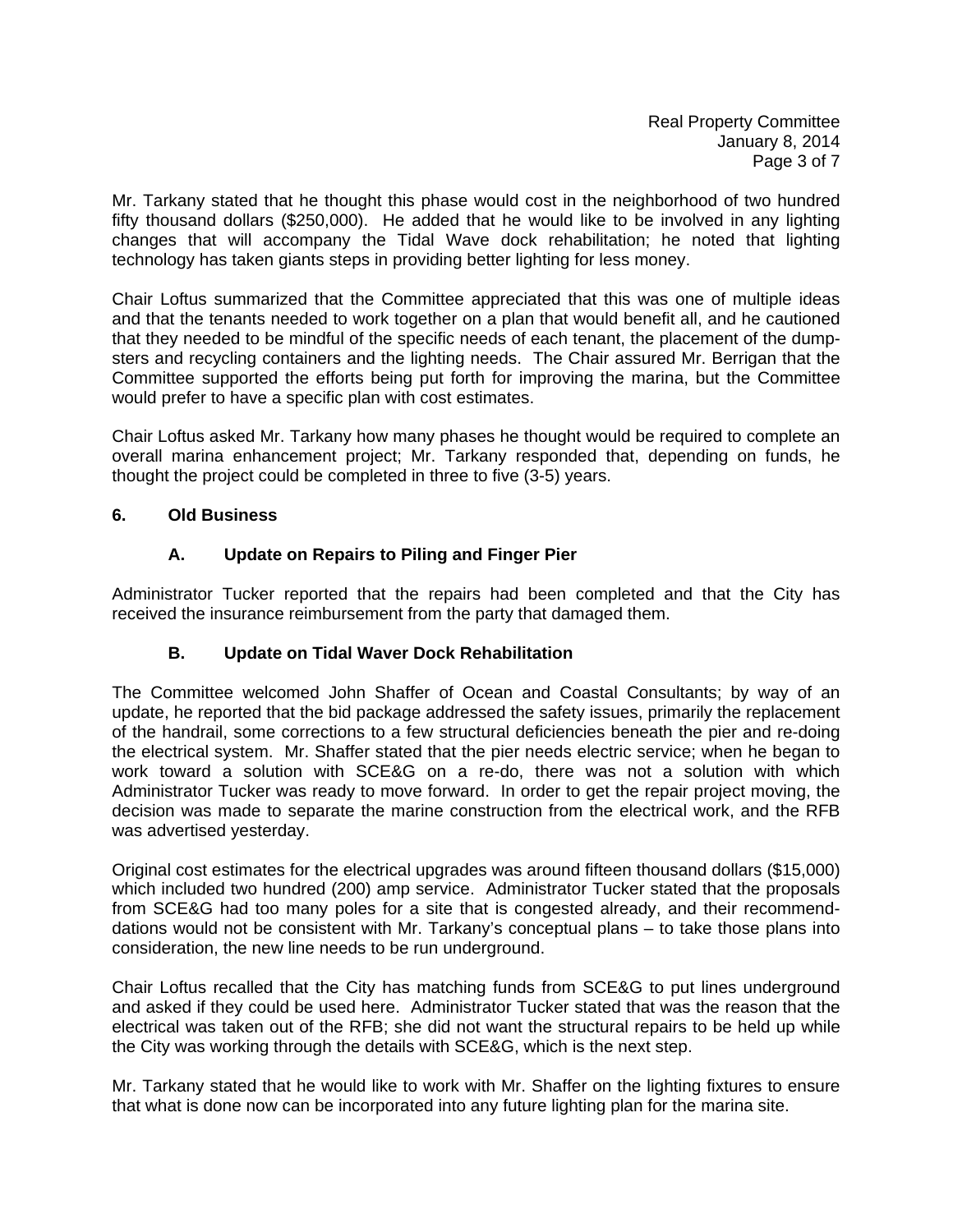Assistant Dziuban confirmed that the RFB addressing the safety issues for the Tidal Wave dock was due at 2:00 p.m. on Thursday, January  $30<sup>th</sup>$ .

Councilmember Buckhannon noted that seventy-five thousand dollars (\$75,000) had been included in the FY14 budget for the undergrounding of lines; Administrator Tucker added that the balance in the City's Non-standard Service Clause is much greater.

In Councilmember Buckhannon's opinion, the important issue is having the tenant's business up and running in March.

### **7. New Business**

### **A. Discussion of Sea Cabins' Pier**

Administrator Tucker stated that, at the request of Councilmember Ward, the agenda included the subject of the City's purchase of the Sea Cabins' pier or that it be made open to the public in some way; the Administrator remarked that this subject has come up in the past, and she is aware of an unsubstantiated rumor that the Sea Cabins would like to be rid of the pier. The Administrator indicated that she had pondered over Charleston County Parks and Recreation Commission (PRC) taking ownership of the pier since they already have experience in operating a pier at Folly Beach.

Responding to Councilmember Bergwerf's query, Administrator Tucker stated that she has only heard rumors that the Sea Cabins is interested in giving up possession of the pier and that she has not taken any steps to confirm the rumors without knowing if Council is interested in moving forward.

Reporting that she has no idea what Sea Cabins would ask for the pier or what maintenance it might require, the Administrator suggested that the acquisition could be added to the City's list of projects greater than two hundred fifty thousand dollars (\$250,000).

Councilmember Bergwerf said that she thought making the pier public would cause problems for Sea Cabins residents, such as people looking to park in their parking area to access the pier. She asked if the Sea Cabins was looking to sell it because it is in poor condition. She indicated that she thought it made sense for Charleston County to take control of the pier.

Councilmember Buckhannon said that answers could be obtained from former Councilmember Stone.

### **B. Report on Silting Situation in Atlantic Intracoastal Waterway**

Administrator Tucker stated that this was on the agenda to make the Committee aware of a joint appeal from the City and Sullivan's Island going to the area's representatives in Washington and the Corps of Engineers for dredging the Waterway between the Ben Sawyer Bridge and the Isle of Palms Connector to correct a serious silting problem. As a result of the silting, boats have run aground, and there is much chatter on mariners' blogs about the problem; in one instance, a large vessel hit this area and a passenger who was climbing stairs fell and broke her back. The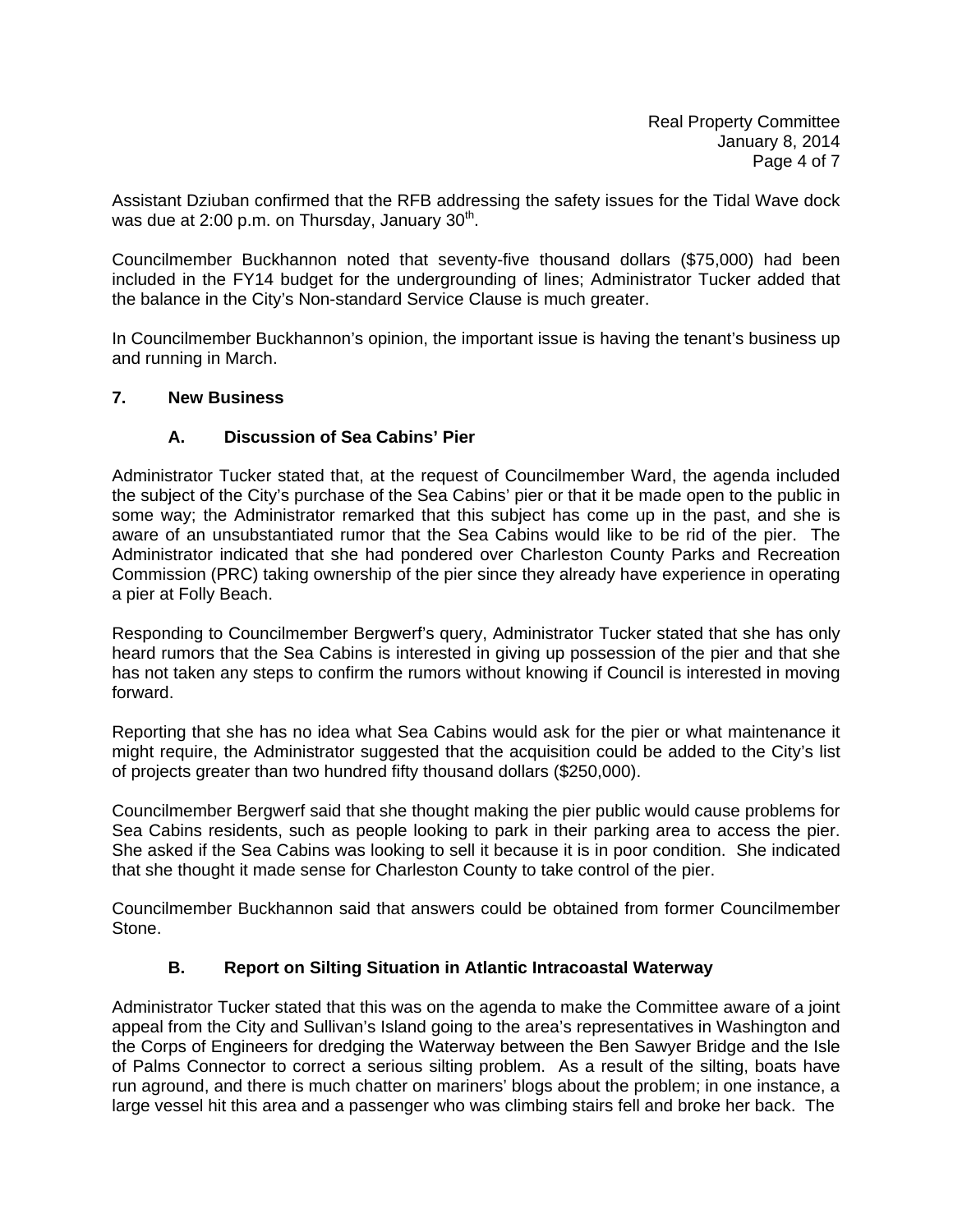appeal is for funds to be re-directed from another project to this one or to identify a small project that could be done here to dredge that area.

Chair Loftus asked whether any thought had been given to including Mount Pleasant since the opposite side of the Intracoastal Waterway is Mount Pleasant; Councilmember Buckhannon suggested including Charleston County since Goat Island falls under their jurisdiction. Chair Loftus thought that adding other entities would garner more attention and action.

The Administrator voiced the need to act due to the facts that the problem is getting worse and the boating season is picking up. Chair Loftus indicated that there could be a financial impact to the City if boaters bypass the City's marina to avoid the problem altogether.

## **C. Report on Public Restrooms RFP**

The RFP for architectural design is "on the street" and is due on Wednesday, January 15<sup>th</sup>. The RFP is posted on the City's website and contains a great deal of detail covering the history of the building and the complications involved with rehabilitating or replacing it.

## **D. Status of Fuel Dispenser Replacement**

Assistant Dziuban reported that the fuel dispensers were installed on Monday, and one (1) component is not synching up with the point-of-sale system.

Marina Manager Berrigan acknowledged that, from the beginning, there was anxiety over whether new equipment would interface with the old point-of-sale system, and the replacement of the point-of-sale system was not included in the FY14 budget. Mr. Berrigan explained that one of the point-of-sale systems is not operational now because the printer will not interface with the fuel pump; the business is operating with only one (1) point-of-sale system at the moment. Mr. Berrigan has been told that he must purchase a new printer in order to get the point-of-sale system functioning once again.

Councilmember Buckhannon recalled that a budget of thirty thousand dollars (\$30,000) was established for the fuel dispenser purchase, and the bids came in substantially lower than anticipated. With the savings on the dispensers, the Committee would be able to replace the point-of-sale system if there was a problem with the two (2) systems synching up as necessary.

The cost of the printer is estimated to eighteen hundred dollars (\$1,800) plus any additional for installation.

**MOTION: Councilmember Buckhannon moved to approve up to \$2,500 for the printer and installation of a printer for the point-of-sale system at the marina; Councilmember Bergwerf seconded and the motion PASSED UNANIMOUSLY.** 

 **E. Discussion of FY15 Budget Process**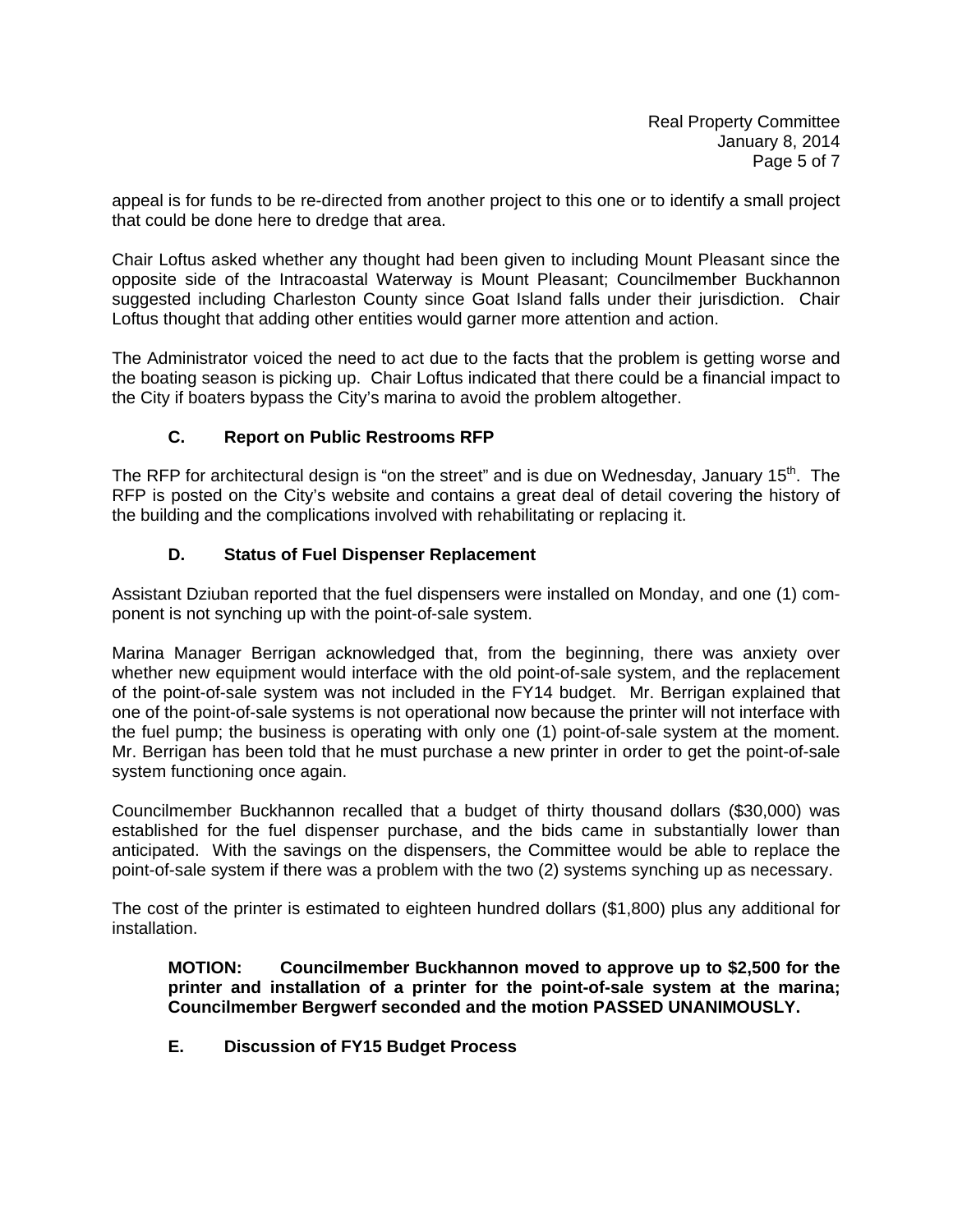Administrator Tucker explained that, over the course of the budget process in prior years, staff has gotten the impression that Council would like to approach the budget in a different manner; the Administrator then reviewed the process as follows:

- Updating the ten-year capital plan by determining what items on the list need to be replaced, which can be deferred and what needs to be added to create the Capital Projects Budget;
- Reviewing the operating budgets while refining projections for revenues; and
- Matching up projected revenues with the Capital Projects and operating budgets.

One approach considered by staff has been to present revenue projections and expenses that have gone through the process for Council and the committees to determine what sources of funds should be allocated to the various elements of the budget and what expenses need to be reduced, eliminated or added.

Staff wants to make the process one that everyone is comfortable with and is easier for everyone.

Councilmember Buckhannon commented to the fact that the City's budgeting process is backwards from a home budget or a private business where revenues are projected and expenses made to fit. The Councilmember remarked that staff has a good idea what level of growth there will be in order to foreshadow revenues, and the process could be changed.

Chair Loftus agreed and indicated that the revenues would be refined as the months pass and changes are made accordingly.

Councilmember Bergwerf stated that she finds it frustrating to discuss the same issues over and over again month after month.

Administrator Tucker thanked the Committee for its comments and indicated that she thought some of their ideas could be incorporated into the upcoming process.

# **F. Consideration of Contracts in Excess of \$10,000 –** None

# **8. Miscellaneous Business**

### **Tenant Rents Report**

Administrator Tucker reported that all tenants are current with their monthly rents and that Tidal Wave has paid ahead; Morgan Creek Grill still owes on its additional rent. Ms. Pope of Morgan Creek Grill indicated that she has a check for the City tonight; the total balance due is thirty-one thousand dollars (\$31,000).

Next Meeting Date:  $5:30$  p.m., Tuesday, February  $4<sup>th</sup>$  in Council Chambers.

### **9. Executive Session -** not needed